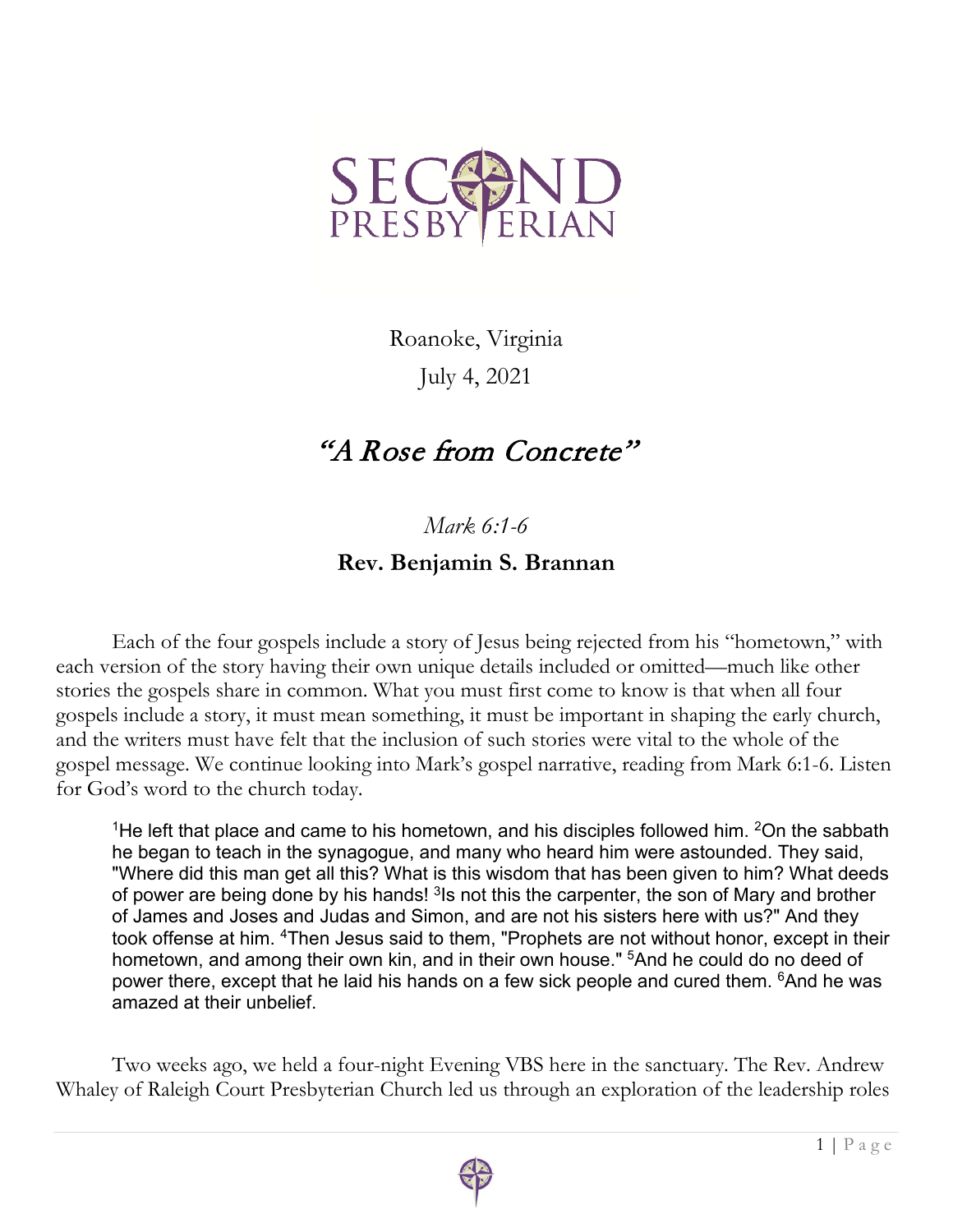in ancient Israel. These three roles are that of prophet, priest, and king. Andrew walked us through characteristics of each and how they interconnect and how each play a role in the ongoing vitality of life in community. We had a great four nights of discussion and dialogue. And I will tell you… we have some smart members here… smarter than those over at Raleigh Court… Andrew's words, not mine—but I would have to agree.

For those of you who were there, this will sound very familiar. But for those of you who were not there and have yet to watch the recordings online (which are available on the church's YouTube page)… here is a snippet of what Andrew Whaley taught. The three roles: king, priest, prophet.

The king is concerned with power, carrying out the use of secular power, to provide for the apparatus and architecture of justice in the land, and to provide order and security for the people. The kingly role is dynastic, carried on from one generation to the next, and is part of the establishment.

The priestly role is also dynastic, in ancient Israel the priests were descendants of Aaron, thus the priests are also part of the establishment. They have special uniforms that designate their role. The priests were set apart, they lived away from the rest of the people, as they carried out their work in the temple. Priests keep doing and maintaining the same rituals and festivals year after year, and they are concerned with *karios* time—the eternal time of God: the seasons, the festivals, helping people lift theirs vision from the present moment to the eternal moment, to a posture of trust in God's provision and care.

The king is dynastic and part of the establishment; the priest role is dynastic and part of the establishment as well. But what we all know, what Israel knew, what God knows, is that when you have an establishment that is dynastic, it is prone to corruption. So, the final leadership role is needed.

The prophet is an essential part of Israel's identity as well. The prophet is not dynastic—no one is a prophet cause their daddy was a prophet. A prophet is a charismatic leader, one who is raised up and driven by the Spirit. The prophet is not removed from the people like the kings or priests; the prophet comes from the people, with no uniform to set them apart. Unlike the priest, who is concerned with *kairos* time, the prophet is concerned with *chronos* time—the here and now moment—where is God's will being enacted or being hindered in the present. The prophet is concerned with fidelity to God in the physical actions of the nation.

Andrew continued and gave us his seven characteristics of the prophet:

- 1. Prophets don't relish the role.
- 2. Prophets denounce empty priestly ritual.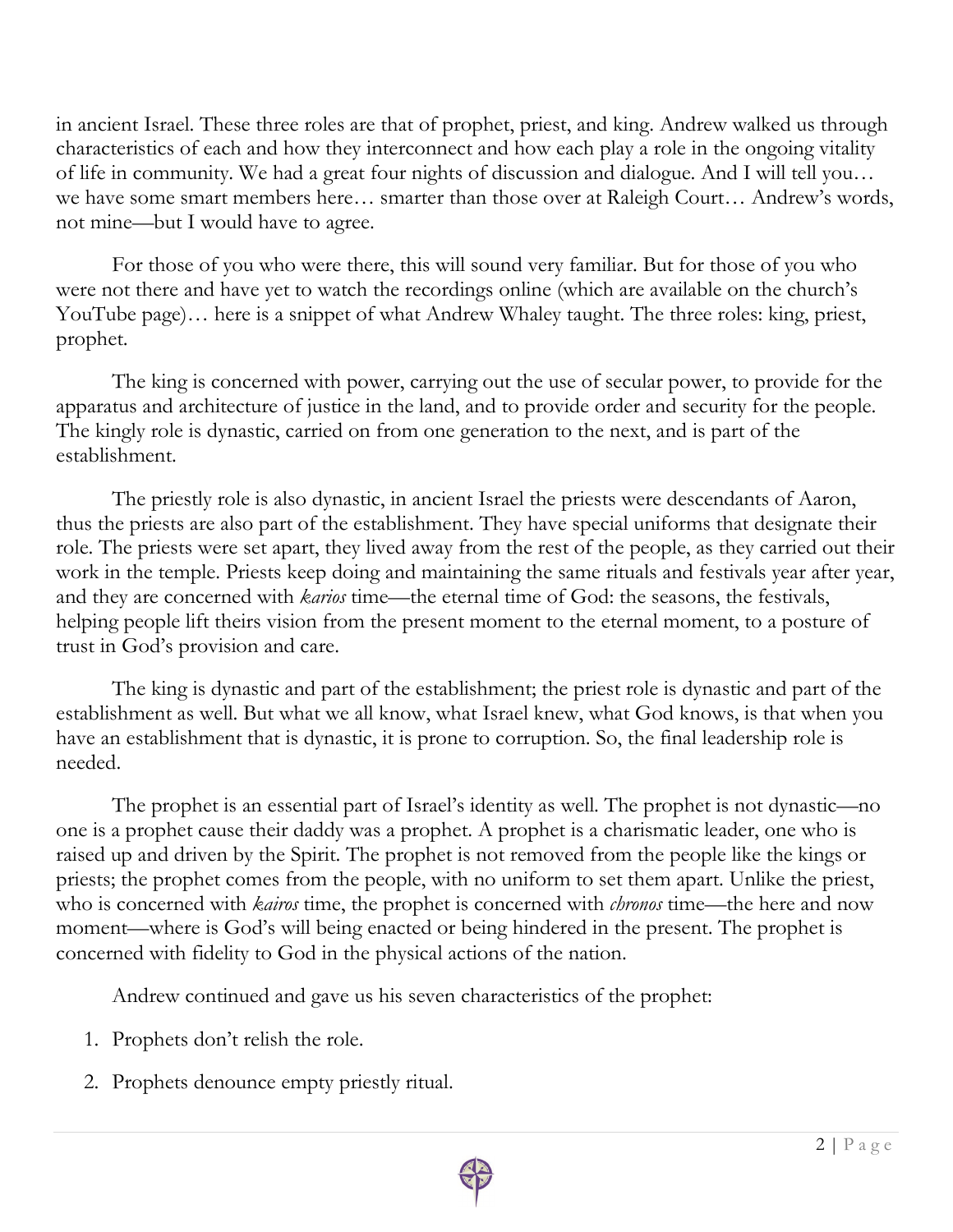- 3. Prophets criticize idolatry of the king and of the people.
- 4. Prophets speak for the voiceless.
- 5. Prophets are poets and performers, not producers of policy.
- 6. Prophets are conversant with the kings—they have access.
- 7. And Prophets imagine the impossible.

From this description of the prophet, one might be able to see why being a prophet is hard and why prophets did not win the superlative of "most-liked" in ancient Israel.

When you think of prophets—then and now—who comes to mind? Do they fit these criteria and characteristics?

Martin Luther King Jr., Amos, Habakkuk. Otis Moss III, Lecrae, Rachel Held Evans, the Dalai Lama, Jeremiah, Elisha, Desmond Tutu, Katie Geneva Cannon, Valerie Kaur?

These are the names that come to my mind.

Prophets teach, prophets challenge, prophets push for something more for the people and from the people. Who are you thinking about?

Jesus calls himself a prophet in our passage for today.

Jesus just finished teaching through parables, he calmed a storm and questioned the disciples' faith, exorcised a demon from a man, healed a woman from bleeding, and restored Jairus' daughter back to life. He then heads home. Perhaps exhausted from all of this or exhilarated, trying to keep the momentum going, he goes to his hometown. He made his way into the synagogue and began to teach. As Luke's gospel tells us, Jesus opened the scroll and read from Isaiah—

> "The Spirit of the Lord is upon me, because he has anointed me to bring good news to the poor. He has sent me to proclaim release to the captives and recovery of sight to the blind, to let the oppressed go free, to proclaim the year of the Lord's favor."

—and then points to himself as the fulfillment of such prophecy: "Today this scripture is fulfilled in your hearing." The people who heard him were amazed. In verse two we read questions

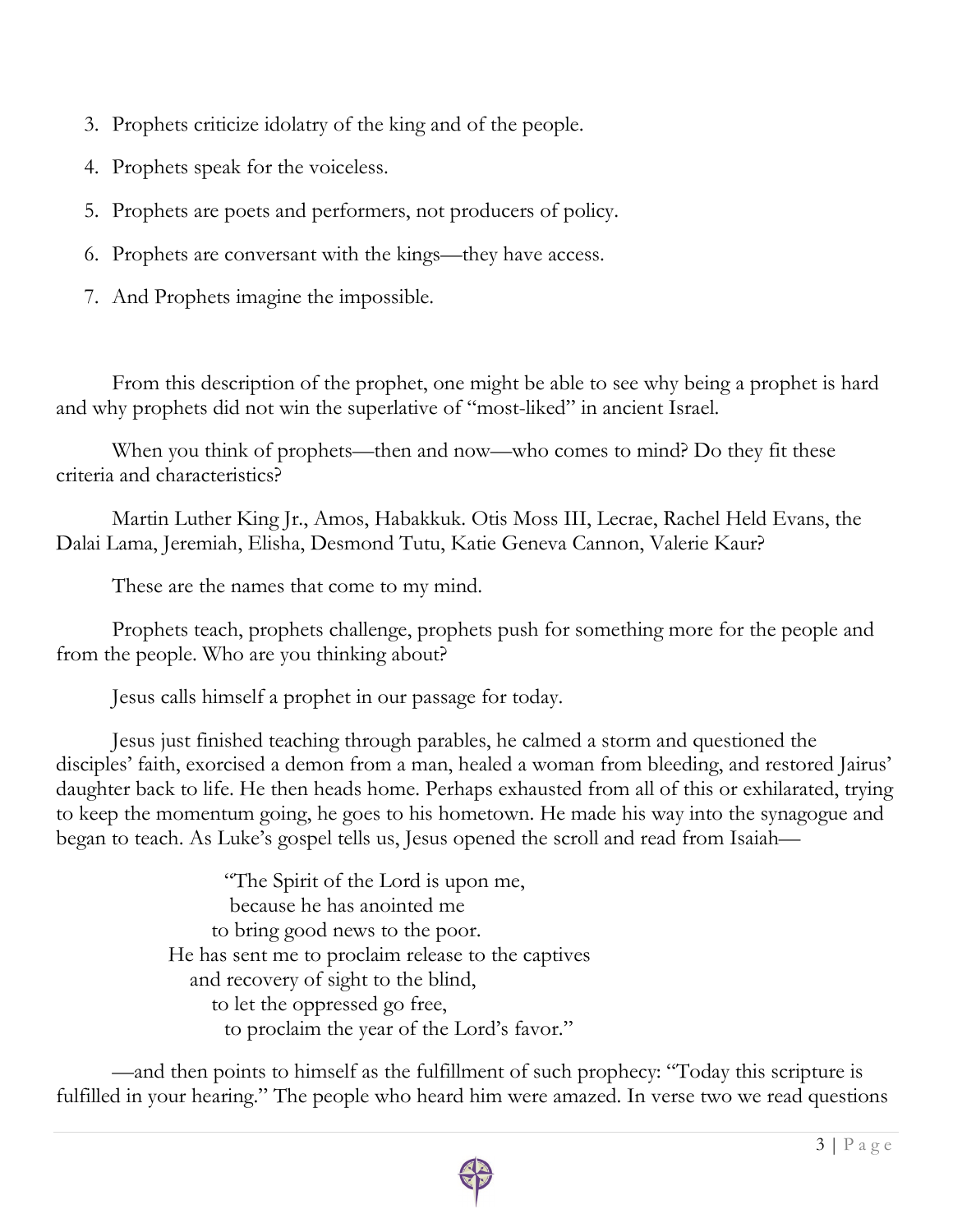of awe, questions of astonishment: "Where did this man get these things?" they asked. "What's this wisdom that has been given to him, that he even does miracles!" The people are genuinely amazed. They saw the power and wisdom that Jesus possesses. They saw the miracles he is doing (or at least heard of them)—they are witnesses. … Then they remember that he is one of them, and there comes a shift in their response.

"Wait," they say, "isn't this the carpenter? Isn't this Mary's son? We know his family, and there seems to be nothing special there. Who does this guy think he is?"

From awe and amazement to questioning and disdain. They saw, they speculated, and then they stumbled. The people couldn't understand that one of their own would be able to do such great things. Nothing good comes out of Nazareth; nothing special is born of us they think. From their perspective, as one from the people, Jesus certainly isn't anything special—they know him and his family—to the people of Nazareth, he is just the illegitimate son of Mary.

We all have heard the phrase "familiarity breeds contempt"—the idea that the more we know of something or someone, the more we will find fault in them or in that thing and begin to lose respect.

Jesus is teaching and healing, and they were amazed. But then they recalled what they knew about him and where he was from, and this amazement turned to scornful contempt. It says in verse 3, "They took offense at him." They were offended by who he said he was. They were offended by who he claimed to be. They took offense at him because they could not believe all of this to be true. Their familiarity with Jesus and his commonness (as one of them) caused them to take offense, and stumble, making it difficult for them to believe he was a great teacher, a powerful healer, much less the prophetic fulfillment and Messiah.

We have seen this in contemporary prophetic voices like the ones I mentioned earlier and perhaps the ones you were thinking about. One in particular comes to my mind, especially as we read of Jesus' hometown rejection. Now, some of you may not refer to this guy as a contemporary prophet, or even think his message is prophetic at all. But remember, prophets speak for the voiceless, they are poets and performers, and, in the words of Walter Brueggemann, prophets criticize and energize. The contemporary prophet I am referring to is the great 1990's artist Tupac Shakur. Tupac was the son of two Black Panthers, and he was an outspoken voice for social change. His love of poetry came before his fame from music, and many of his poems and songs point to the harsh conditions he and many in the black community were raised in, the discrimination the black community endures, and the violence and injustice the black community faces from each other and from the system. I will mention, however, not all of his songs are meant to incite the call for equality, some are demeaning and derogatory. But if you have not heard his song, "Changes," I recommend it.